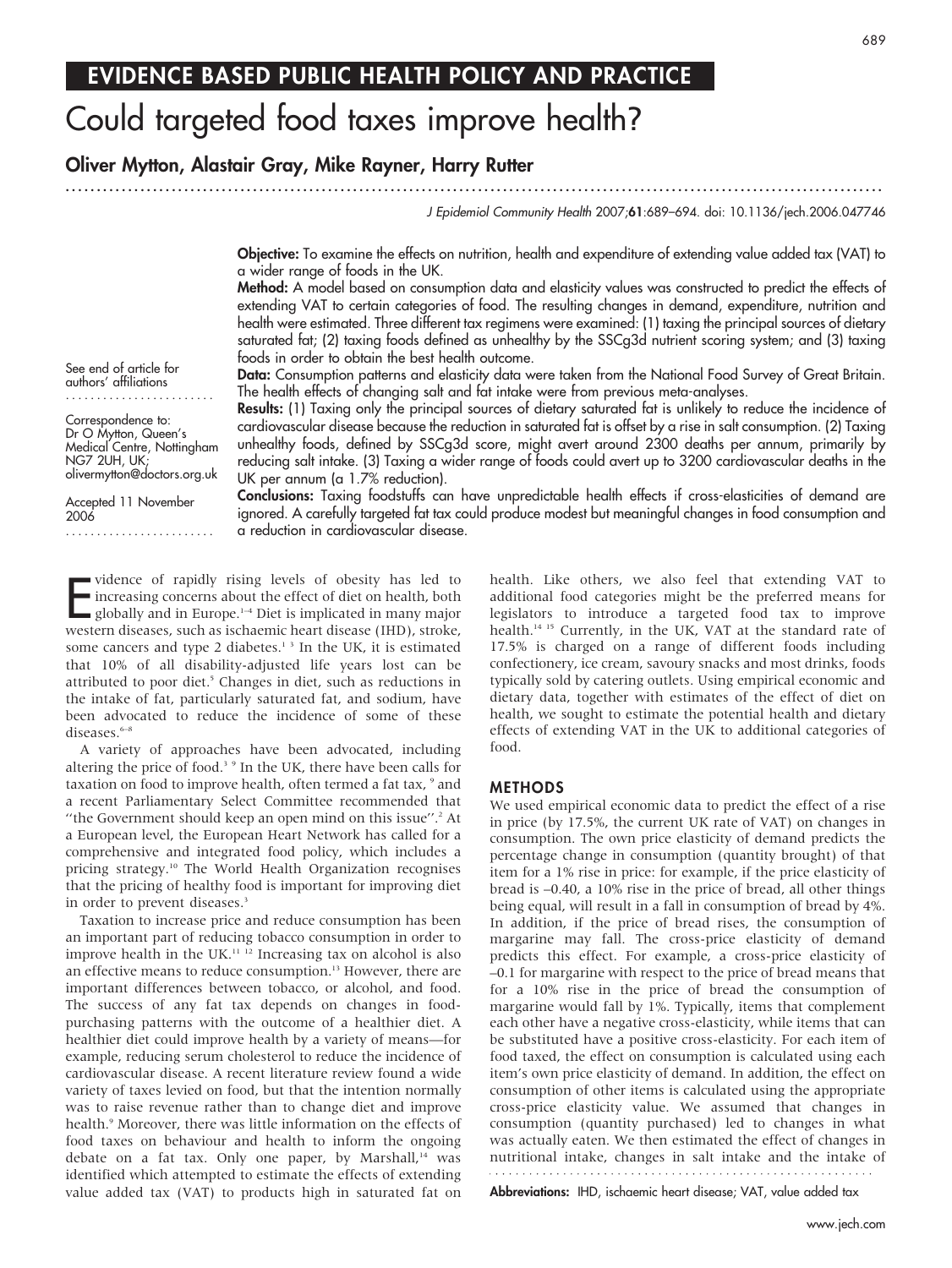different types of fat (by their effect on serum cholesterol), on mortality from cardiovascular disease (both strokes and IHD), using empirical data derived from meta-analyses.

As there were many calculations to make for any item on which VAT was introduced, in order to predict the effect on diet and health, the calculations were performed using a spreadsheet model (Microsoft Excel 2000). Within this model, it is possible to alter taxed food items and observe the effect on a range of health and diet outcomes. The different configurations of food items taxed were termed ''approaches''. The three approaches we investigated were the following.

## Saturated fat

Marshall proposed extending VAT to the main sources of dietary saturated fats (whole milk, butter, cakes and pastries, biscuits, puddings and ice creams, cheese and buns).<sup>14</sup> We replicated Marshall's proposal as best we could with the categories provided by our data.

## SSCg3d

SSCg3d scores are a quantitative estimate of how unhealthy a food is.16 Eight nutritional parameters determine the food's score. Points (up to a maximum of 10) are scored for energy density, saturated fat, sodium and non-milk extrinsic sugar and subtracted for fruit and vegetable content, iron, calcium and n-3 polyunsaturated fat. Scores range from  $-12$  (spinach) to  $+29$  (chocolate digestive biscuits). We applied VAT to all foods classified as less healthy by this model (ie, foods with a SSCg3d score of  $\geq 9$ ).

#### Best outcome

We sought to establish the maximum potential gain with a taxation level of 17.5%, while trying to minimise the additional cost to the consumer. We used the model to test the effect of taxing different food items on the following outcomes: reduction in serum cholesterol by changes in dietary fat; reduction in salt, non-milk extrinsic sugar and calorie intake; increase in fruit and vegetable consumption. By judicious use of trial and error, we sought to identify the configuration of taxed items that maximised these outcomes, which we call best outcome.

Table 1 shows which food categories, taken from the National Food Survey,<sup>17</sup> are taxed in each model, together with their SSCg3d scores.

#### DATA

We took data for food consumption, expenditure and elasticity values from the National Food Survey 2000.<sup>17</sup> The National Food Survey was an annual survey using interviews and diaries to record food bought for consumption at home in Great Britain. The National Food Survey for 2000 suggested that food and drink consumed outside the home was responsible for 26% of expenditure (excluding alcohol). Therefore, we assumed that food bought for consumption at home represents about 75% of total food consumption by energy, and that food consumption outside the home is not affected by the tax changes examined. The National Food Survey categorises foods into groups (table 1). Because the subcategory items are similar, we assumed firstly the own price elasticity to be the same as the main category of which it is a member, and secondly the crossprice elasticities between subcategories to be 0.6 (similar items are relatively substitutable: eg, butter or margarine). This was subjected to sensitivity analysis.

We took estimates of the effect of changes in intake of dietary fat and cholesterol on serum cholesterol from a quantitative meta-analysis of metabolic ward studies, shown in table 2.6 We estimated the effect of serum cholesterol on mortality from IHD by two means: first, using the summary data from a metaanalysis of 58 randomised trials of cholesterol-lowering by any means and IHD events, which predicts that a 1.6 mmol/l reduction in low-density lipoprotein would cause a fall in IHD by around 50%18; second, using the method employed by Sacks and Katan.19 Their estimates are based on four large prospective American studies<sup>20–24</sup> and assume that a 1 mg/dl reduction in low-density lipoprotein reduces IHD by 1%25 and that a 1 mg/dl increase in serum high-density lipoprotein cholesterol reduces IHD by 2% in men and by 3% in women.<sup>26</sup> Marshall used a similar method, but relied on older data<sup>7</sup> together with Clarke's estimates.<sup>6</sup> We did not consider the relationship between serum cholesterol and fatal cerebrovascular disease, because this is less well established.18 27 28

We used data derived from a quantitative meta-analysis, shown in table 3, to estimate the effect of salt intake on mortality from stroke and IHD.<sup>8</sup> We took data from the British Heart Foundation's statistical database (www.heartstats.org.uk) for estimates of the number of deaths from cardiovascular disease in the UK, for 2003.

#### RESULTS

Table 4 shows results from the three taxation regimens examined, comparing expenditure, nutrient intake and effects on cardiovascular disease. In addition, the table shows the results previously obtained by Marshall in his analysis of a fat tax. Both models taxed a similar proportion of dietary saturated fat. The change in dietary saturated fat intake predicted by our model is about half that predicted by Marshall, and with changes in other fats considered, noticeably a rise in serum cholesterol from a fall in polyunsaturated fat, shown in table 5, the net effect on serum cholesterol is negligible. Our saturated fat estimate suggested that such a tax could cause a small rise in salt intake, as a result of cross-price elasticities of demand, and might overall result in more deaths than it averts. Sensitivity analysis showed that the magnitude of this effect is dependent on the cross-price elasticity between subcategory items, and varies from 1800 to 4000 extra deaths, depending on the cross-price elasticity chosen between 0 and 1. If the effect of salt intake on cardiovascular disease was half of the lower estimate of He and MacGregor<sup>8</sup>, then the number of extra deaths would fall to between 1300 and 1900.

Our second estimate, taxing items with a high SSCg3d score, predicted a small increase in serum cholesterol. However, overall the SSCg3d estimate predicted a reduction in deaths, due to cardiovascular disease, of between 2100 and 2500 every year, primarily owing to a substantial reduction in salt intake. Our best outcome estimate predicted a reduction of between 2600 to 3200 cardiovascular disease deaths every year, again largely by reducing salt intake. These estimates of number of lives saved were not strongly affected by altering the withincategory cross-price elasticity value between 0 and 1 (ranging from 1900 to 2700 for SSCg3d, and from 2600 to 3200 for best outcome. If the effect of salt intake on cardiovascular disease was half of the lower estimate of He and MacGregor,<sup>8</sup> then the number of lives saved would be 700 for SSCg3d and 1100 for best outcome.

All three taxation estimates predicted a fall in fruit and vegetable consumption of approximately 2–4%, again as a result of cross-elasticity effects. The saturated fat tax would increase weekly household food expenditure by approximately 3.2%, the SSCg3d tax would increase expenditure by 4%, and the best outcome approach would increase expenditure by 4.6%, equivalent to an extra 67 pence per person per week or approximately £2 billion annually across the UK (2000 prices).

## **DISCUSSION**

Our estimate of the effect on cardiovascular disease of introducing taxes on the major sources of dietary fat is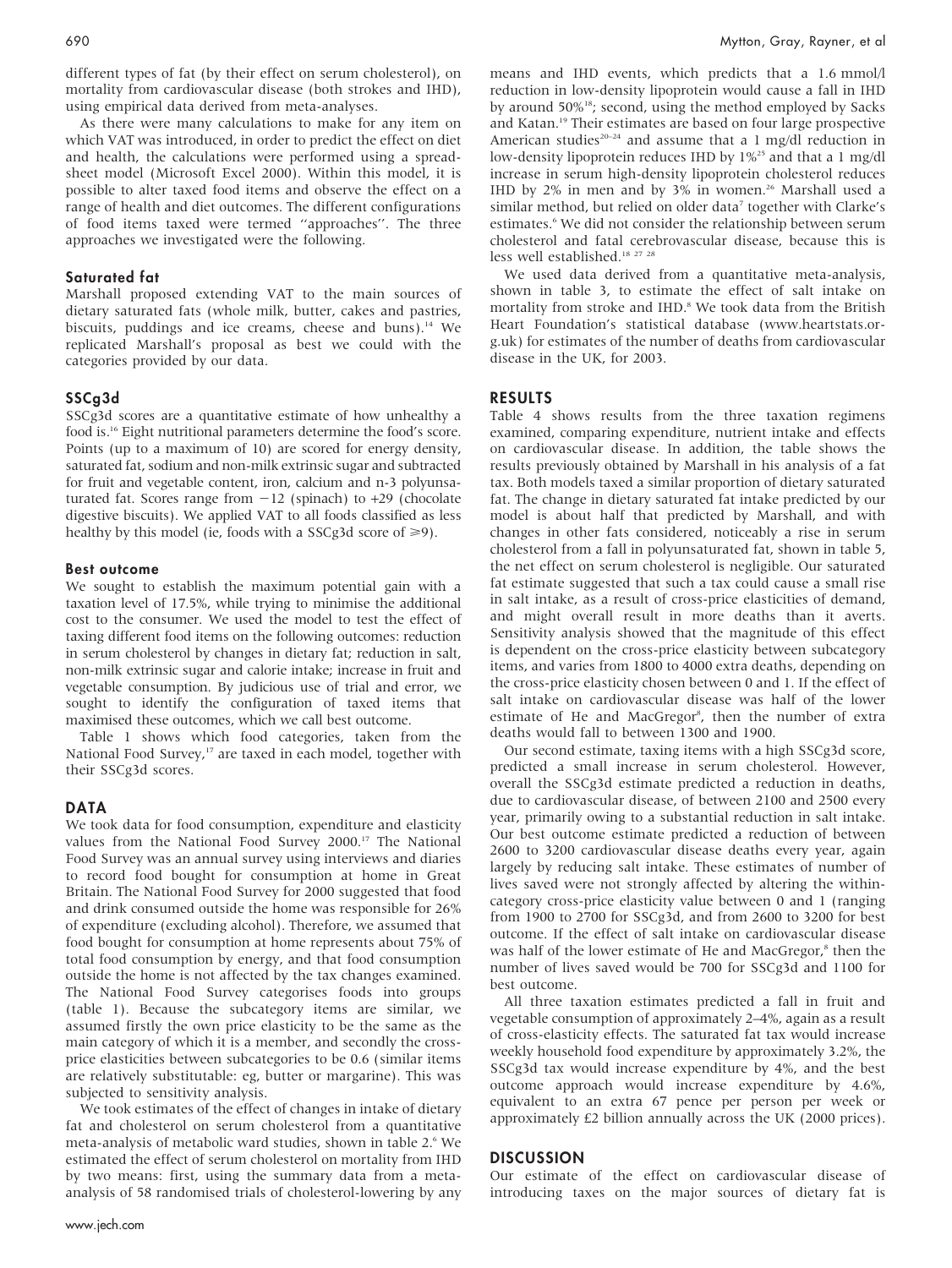| Foodstuff<br>Milk and cream    |                          | Items taxed in different models |                          |                   | Contribution to total dietary consumption |
|--------------------------------|--------------------------|---------------------------------|--------------------------|-------------------|-------------------------------------------|
|                                | 1: Saturated fat         | 2: SSCg3d                       | 3: Best outcome          | Saturated fat (g) | Salt (mg)                                 |
|                                |                          |                                 |                          |                   |                                           |
| Whole milk                     | Yes                      |                                 | Yes                      | 8.6               |                                           |
| Skimmed milks                  |                          |                                 | Yes                      | 5.5               |                                           |
| Yogurt and fromage frais       | $\overline{\phantom{0}}$ |                                 | $\overline{\phantom{0}}$ | 1.0               |                                           |
| Others                         | $\equiv$                 | Yes                             | Yes                      | 3.1               | 5.4                                       |
| Cheese                         | Yes                      | Yes                             | Yes                      | 10.3              | 4.3                                       |
| <b>Carcase meat</b>            |                          |                                 |                          |                   |                                           |
| Beef and veal                  |                          |                                 |                          | 3.4               | 0.4                                       |
| Mutton and lamb                |                          |                                 |                          | 1.7               | -                                         |
| Pork                           |                          |                                 |                          | 1.7               | 0.4                                       |
| Other meat and meat products   |                          |                                 |                          |                   |                                           |
| Bacon and ham                  |                          | Yes                             | Yes                      | 2.4               | 7.8                                       |
| Poultry, uncooked              |                          | $\overline{\phantom{0}}$        | $-$                      | 2.1               | 0.8                                       |
| Others                         |                          | Yes                             | Yes                      | 10.7              | 11.6                                      |
| Fresh fish                     |                          | $\overline{\phantom{0}}$        | $\equiv$                 | 0.2               | 0.6                                       |
| Processed and shell fish       |                          |                                 |                          | 0.1               | 0.3                                       |
| <b>Prepared fish</b>           |                          |                                 | $\overline{\phantom{0}}$ | 0.4               | 1.0                                       |
| Frozen fish                    |                          |                                 |                          | 0.3               | 0.8                                       |
| <b>Eggs</b>                    |                          |                                 |                          | 1.0               | 0.8                                       |
| Fats                           |                          |                                 |                          |                   |                                           |
| <b>Butter</b>                  | Yes                      | Yes                             | Yes                      | 10.3              | 1.2                                       |
| Margarine                      |                          | Yes                             | Yes                      | 2.1               | 0.8                                       |
| Low fat and dairy spreads      |                          | Yes                             | Yes                      | 4.5               | 2.3                                       |
| Vegetable and salad spreads    |                          | Yes                             | Yes                      | 2.1               | $-$                                       |
| Other                          | $\overline{\phantom{0}}$ | Yes                             | Yes                      | 2.1               | 0.4                                       |
| Sugar and preserves            |                          | Yes                             | Yes                      | -                 |                                           |
| Fresh potatoes                 |                          | $\overline{\phantom{0}}$        | $\overline{a}$           |                   |                                           |
| Other fresh vegetables         |                          |                                 |                          |                   |                                           |
| Processed vegetables           |                          |                                 |                          |                   |                                           |
| Processed potatoes, inc frozen |                          |                                 |                          | 4.1               | 3.1                                       |
| Others                         |                          |                                 |                          | 0.7               | 5.4                                       |
| Fresh fruit                    |                          |                                 |                          | 0.3               | -                                         |
| Other fruit and fruit products |                          |                                 |                          | 0.7               | $-$                                       |
| <b>Bread</b>                   |                          |                                 |                          | 0.7               | 13.6                                      |
| <b>Cereals</b>                 |                          |                                 |                          |                   |                                           |
| Cakes, pastries and biscuits   | Yes                      | Yes                             | Yes                      | 11.4              | 5.0                                       |
| <b>Breakfast cereals</b>       | $\overline{\phantom{0}}$ | Yes                             | $\overline{\phantom{0}}$ | 0.3               | 5.0                                       |
| Others                         | $\overline{a}$           | Yes                             | Yes                      | 4.5               | 27.9                                      |

egories are shown in bold type; subcategories are shown in plain type.

Data taken from the National Food Survey, 2000, for the UK<sup>17</sup>

significantly different from that reported previously by Marshall.<sup>14</sup> The change in dietary saturated fat intake that we predicted would result from such a fat tax is smaller than Marshall predicted. Marshall's work had a number of limitations. Firstly, it used the author's own estimates of the effect of taxation on the consumption of food, rather than empirically obtained values. The empirical elasticity values are less than his estimates and the empirical data suggest there will be greater substitution with other high-fat products than he predicted. Secondly, the analysis was restricted to saturated fat and did not take account of the impact of a tax on the intake of other nutrients, such as polyunsaturated fat and salt. Our model suggests that beneficial reductions in saturated fat are partly offset by reductions in polyunsaturated and monounsaturated fat and

that a small rise in salt intake from such a tax would have a detrimental effect on mortality from cardiovascular disease.

The cross-elasticity effects show that food consumption is highly interdependent and difficult to predict. Our model suggests that there could be a variety of unintended potentially detrimental effects, caused by the estimated cross-price elasticities of demand. For example, we observed that reducing saturated fat consumption tended to increase salt consumption and that fruit consumption tended to fall as a result of taxation on milk and cream.

When designing the best outcome taxation strategy, we found it hard to achieve a reduction in serum cholesterol: when taxing broad categories of foods, if the intake of saturated fat is reduced the intake of other fats such as polyunsaturates and monounsaturates is also reduced. The reduction in intake of

|                                                        | Change in HDL<br>(mmol/l) | Change in LDL<br>(mmol/l) | Total<br>cholesterol |
|--------------------------------------------------------|---------------------------|---------------------------|----------------------|
| 1% increase in energy derived from saturated fat       | 0.013                     | 0.036                     | 0.052                |
| 1% increase in energy derived from monounsaturated fat | $-0.008$                  | 0.006                     | 0.005                |
| 1% increase in energy derived from polyunsaturated fat | $-0.022$                  | 0.005                     | $-0.026$             |
| 1 mg increase in cholesterol per day                   | 0.0005                    | 0.0001                    | 0.0007               |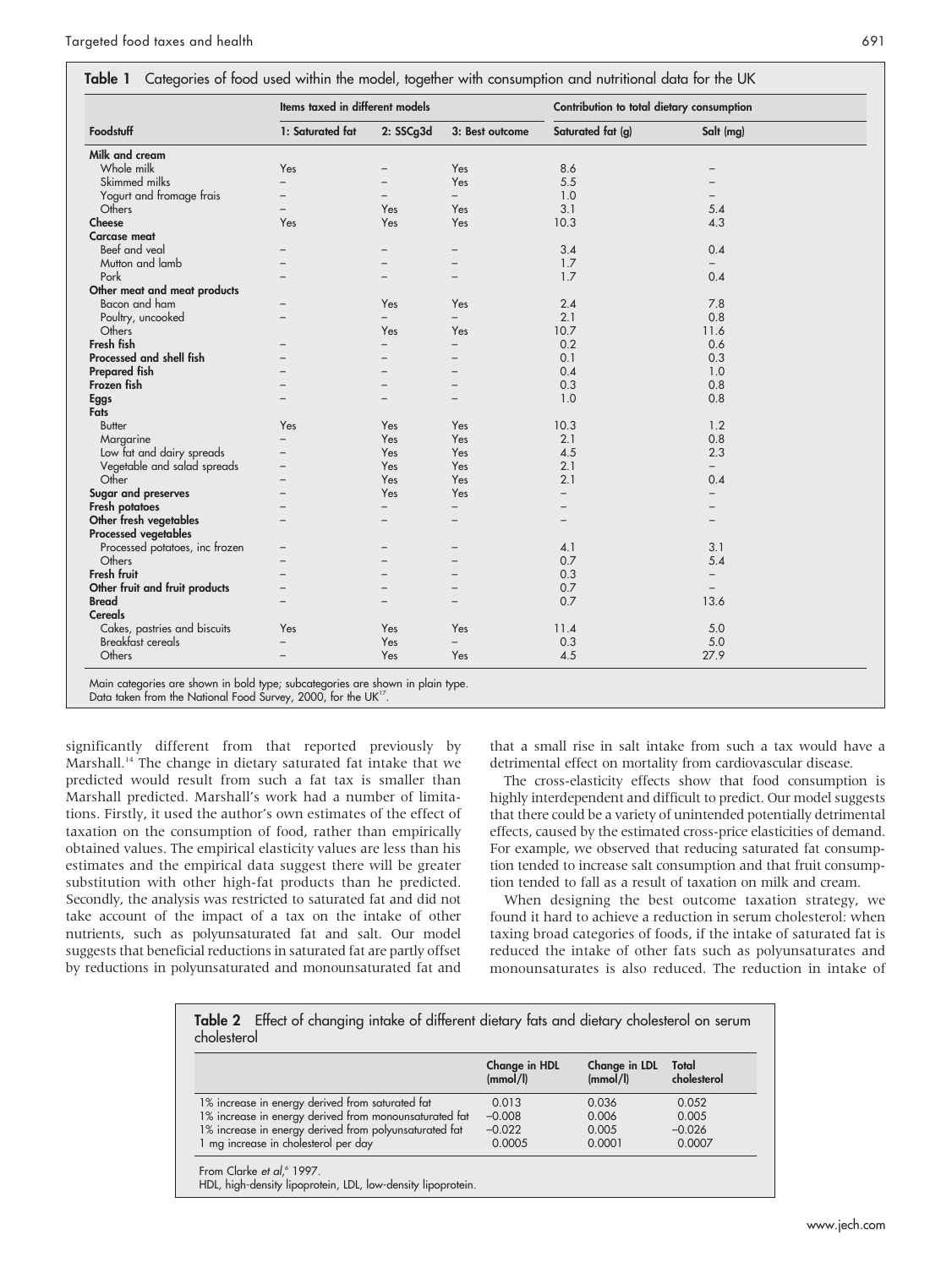| <b>Reduction in salt</b><br>intake (g/day) | Reduction in risk of<br>stroke (%)* | Reduction in risk of<br>IHD $(%)^*$ |
|--------------------------------------------|-------------------------------------|-------------------------------------|
| 3                                          | $12 - 14$                           | $9 - 10$                            |
| 6                                          | $23 - 25$                           | $16 - 19$                           |
| $\circ$                                    | $32 - 36$                           | $23 - 27$                           |

IHD, ischaemic heart disease.

\*Lower estimate based on changes in the systolic blood pressure and higher estimate based on changes in diastolic blood pressure. Based on He and MacGregor, 2003.

polyunsaturates and monounsaturates causes a rise in serum cholesterol that counters the fall achieved from the reduction in saturated fat. In addition, we observed a trade off between the reduction in the proportion of energy derived from saturated fat and a reduction in salt intake; some food products high in salt, such as some cereal products, also tend to be high in sugar and therefore energy dense; so reducing salt intake reduces non-fat calorie intake, increasing the proportion of energy derived from saturated fat, which tends to increase serum cholesterol. The additional benefit gained from taxing items outside the least healthy category was small. Moreover, as the more healthy food items were taxed, in addition to the less healthy food items (ie, extending VAT to nearly all food items), the potential number of lives saved tended to fall slightly and a further reduction in fruit and vegetable consumption was observed. Further gains would best be achieved by a higher rate of taxation on least healthy food items, rather than extending the VAT at 17.5% to healthier food items. Food consumption is relatively insensitive to price changes, such that a taxation rate of 17.5% is likely to reduce the intake of nutrients such as salt and saturated fats by no more than 5–10%. So the scope for significantly altering the national diet by judicious use of VAT seems limited. Greater change could be achieved with a higher level of taxation, but this is unlikely for political and economic reasons. To achieve large changes, such as  $3-6$  g per day reduction in salt intake<sup>8</sup> or 0.60 mmol/l reduction in serum cholesterol,<sup>7</sup> which have been advocated, it may be necessary for the food industry to produce foods with less salt and less saturated fat. Rose argued that small changes in risk factors for diseases of high prevalence can produce meaningful change at a population level,<sup>29</sup> and our results suggest that, although the percentage changes in the incidence of cardiovascular disease are small, the actual number of lives saved could be substantial because of the high Table 5 Estimate of the effect of changes in intake of different types of fat and dietary cholesterol on population mean serum cholesterol, achieved by extending value added tax to the principal sources of saturated fat

|                     | Change in cholesterol (mmol/l) |           |                          |
|---------------------|--------------------------------|-----------|--------------------------|
|                     | <b>HDL</b>                     | LDI.      | <b>Total cholesterol</b> |
| Saturated fats      | $-0.0017$                      | $-0.0045$ | $-0.0069$                |
| Monounsaturated fat | $-0.0027$                      | 0.0036    | $-0.0022$                |
| Polyunsaturated fat | $-0.0020$                      | 0.0090    | 0.0106                   |
| Cholesterol         | 0.0001                         | 0.0003    | 0.0005                   |
| Total effect        | $-0.006$                       | 0.008     | 0.002                    |

incidence of cardiovascular disease in the UK. Fat taxes would not eliminate dietary-related diseases, but could be one of several tools used to achieve that goal.

Our data should be interpreted cautiously. Firstly, our estimates of the effect of targeted food taxes on the number of deaths are crude and limited to the effects of dietary fat and salt on cardiovascular disease; they give only a rough guide to the magnitude of the effects that we may see. We have not looked at the effect of other nutrients on health, which are not well characterised; about one third of the cancer mortality could be related to diet.<sup>7</sup> Secondly, the model assumes that all food purchased for consumption at home is eaten: we make no allowance for the proportion of food that is not eaten, but discarded. We have also assumed that food eaten outside the home is unaffected by the taxation. Thirdly, the food categories used in the model contain a wide range of products, and it may not be reasonable to assume that all products within each category will behave in the same way: our experience, from using the model, suggests that better targeting of taxation to smaller more precise food categories produces better results. Fourthly, the relationships between price changes and changes in health have been captured using aggregate population data. A variety of factors other than price influence individual food purchase behaviour, including the palatability of foods, attitudes to and knowledge about foods, and some of these factors are captured in price elasticity of demand. Similarly, a variety of factors other than diet, such as age, sex and lifestyle factors, like smoking, influence health. A more complex model could in theory incorporate these factors. Fifth, our elasticity data are based on the UK population, so making predictions for other countries, particularly with respect to possible cross-price elasticity effects, may be inappropriate.

|                                                    |                           | 1: Tax foods high in saturated fats (Marshall's proposal) | 2: Tax based on<br>SSCq3d score | 3: Tax to obtain<br>best outcome |
|----------------------------------------------------|---------------------------|-----------------------------------------------------------|---------------------------------|----------------------------------|
|                                                    | Our estimate              | Marshall's estimate <sup>14</sup>                         |                                 |                                  |
| Change in household food expenditure (%)           | 3.2                       | Not estimated                                             | 4.0                             | 4.6                              |
| Percentage of total food expenditure taxed         | 9.9                       | Not estimated                                             | 33.3                            | 44.5                             |
| Percentage of dietary saturated fat taxed          | 41                        | 44                                                        | 64                              | 80                               |
| Change in % calories derived from saturated fat    | $-0.13$                   | $-0.67$                                                   | 0.09                            | 0.05                             |
| Change in salt intake (%)                          | 5.2                       | Not estimated                                             | $-5.8$                          | $-6.6$                           |
| Change in non-milk extrinsic sugar intake (%)      | $-1.5$                    | Not estimated                                             | $-7.3$                          | $-7.6$                           |
| Change in calories consumed (%)                    | 2.2                       | Not estimated                                             | $-4.3$                          | $-6.1$                           |
| Change in fruit and vegetable intake (%)           | $-1.2$                    | Not estimated                                             | $-3.9$                          | $-3.9$                           |
| Mean change in serum cholesterol                   | 0.002                     | $-0.044$ to $-0.052$                                      | 0.009                           | 0.005                            |
| Change in mortality from IHD (%)                   | $1.3 \text{ to } 2.0$     | $-1.8$ to $-2.6$                                          | $-0.8$ to $-1.1$                | $-1.2$ to $-1.5$                 |
| Change in mortality from stroke (%)                | $1.5 \text{ to } 1.7$     | Not estimated                                             | $-1.6$ to $-1.9$                | $-1.8$ to $-2.1$                 |
| Overall change in annual number of CVD deaths (UK) | Increase<br>2500 to 3500* | Decrease<br>2100-3100                                     | Decrease<br>2100 to 2500*       | Decrease<br>2600 to 3200*        |

CVD, cardiovascular disease; IHD, ischaemic heart disease.

\*Lower estimate based on He's lower estimate for the effect of salt on CVD and the lower estimate of Katan's or Law's method. Higher estimate based on He's upper estimate for the effect of salt on CVD and the higher estimate of Katan's or Law's method.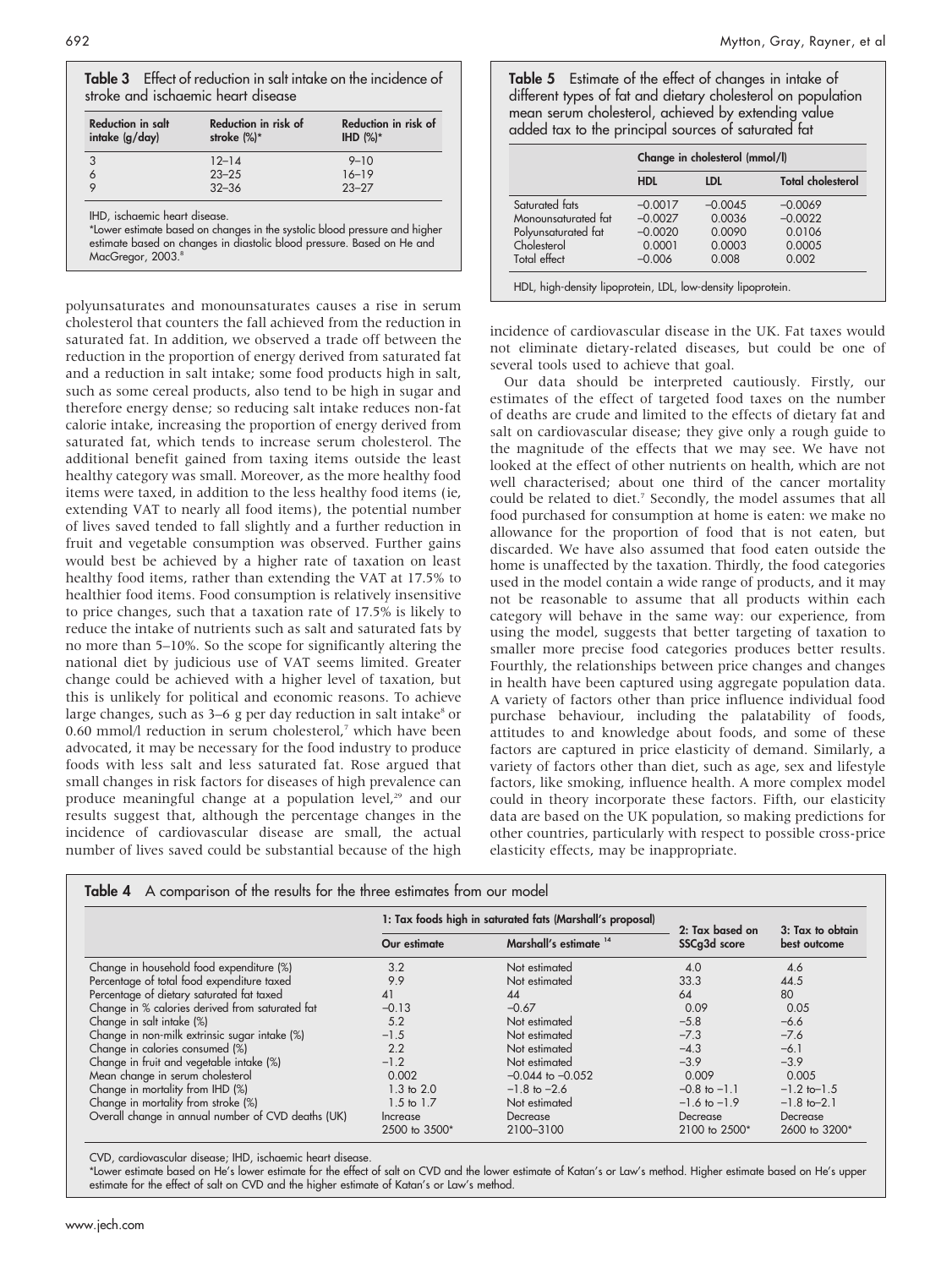## What is already known

- Fat taxes have been proposed to alter consumption patterns and reduce the incidence of diet-related disease.
- Fat taxes will be regressive and resisted by the food industry. Most taxes levied on food are aimed at raising revenue, and the effect on health is uncertain.

## What this paper adds

Fat taxes may be used to produce modest changes in diet, which at a population level would have a meaningful effect on mortality. More research is needed to better understand the potential effects of any fat tax, particularly the effect on the poor.

## Policy implications

Fat taxes could be used, by governments to improve national diet and reduce the incidence of diet-related disease. Careful consideration needs to be given to designing fat taxes, examining the effect of any taxation on a range of nutrients.

Other approaches to fat taxes, such as taxes on specific ingredients such as salt or added sugar, are beyond the scope of this paper. The type of fat tax we have modelled in this study could be portrayed as a restriction on personal freedom. However, it could also be considered as a counterweight to other market influences, such as advertising, that affect our choice of food and the associated health benefits and harms.

One common criticism of fat taxes is that they are regressive—that is, that low-income households would pay a greater percentage of their income on fat taxes than higherincome households.30 An analysis of the effects on different income groups was not possible using our model, because the National Food Survey does not provide price elasticity data split by economic group. However, theoretically, those on low incomes should be more price sensitive in their pattern of demand and therefore may be more likely to change their consumption patterns and obtain larger proportional health benefit, as seems to happens with cigarette consumption.<sup>11</sup>

#### CONCLUSIONS

The factors that affect food consumption patterns are highly interdependent, and careful consideration of unintended crosselasticity effects and changes across a range of nutrients need to be considered when assessing the effect of any fat tax. The potential changes in nutrition that would result from an extension of VAT to further categories of food are modest. However, given the high incidence of cardiovascular disease and the acknowledged contributory role of dietary salt and fat, inducing even small changes in diet has the potential to produce worthwhile population level changes in its incidence. A well-designed and carefully targeted fat tax could be a useful tool for reducing the burden of food-related disease.

## ACKNOWLEDGEMENTS

Peter Scarborough calculated the SScg3d scores for food categories used by the National Food Survey. Muir Gray provided a helpful critique of an early version of the work.

#### Authors' affiliations .......................

Oliver Mytton, Queen's Medical Centre, Nottingham, UK

Alastair Gray, Department of Public Health, University of Oxford Old Road Campus, Health Economics Research Centre, Headington, Oxford, UK Mike Rayner, Department of Public Health, University of Oxford Old Road Campus, British Heart Foundation Health Promotion Research Group, Headington, Oxford, UK

Harry Rutter, South East Public Health Observatory, 4150 Chancellor Court, Oxford Business Park, Oxford, UK

No specific funding was sought for the project. MR is funded by the British Heart Foundation. This research was not influenced by any funding body.

### Competing interests: None.

Ethical approval was not required.

Contributors: OM had the idea, developed the original model, wrote the manuscript and is the guarantor. AG helped develop and verify the model. MR provided and sourced nutritional information, and helped develop the SSCg3d scoring system. HR assisted in the development of the idea, and in writing early versions of the manuscript. All authors commented on the interpretation of data and helped write the final version of the manuscript.

#### **REFERENCES**

- 1 Donaldson L. Health check: Annual report of the Chief Medical Officer 2002. London: DoH, 2002.
- 2 House of Commons Health Committee. Obesity: third report of session 2003–4. London: The Stationery Office, 2004.
- 3 World Health Organisation—Food and Agricultural Organization. Diet, nutrition and the prevention of chronic diseases. Technical report series 916. Geneva: WHO, 2003.
- 4 Organisation for Economic Co-operation and Development. Health data 2005: obesity. Paris: OECD, 2005.
- 5 Rayner M, Scarborough P. The burden of food-related ill health in the UK. J Epidemiol Community Health 2005;59:1054–7.
- 6 Clarke R, Frost C, Collins R, et al. Dietary lipids and blood cholesterol: quantitative meta-analysis of metabolic ward studies. BMJ 1997;314:112–17.
- 7 Law MR, Wald NJ, Thompson SG. By how much and how quickly does reduction in serum cholesterol concentration lower risk of ischaemic heart disease? BMJ 1994;308:367–73.
- 8 He FJ, MacGregor GA. How far should salt intake be reduced? Hypertension 2003;42:1093–9.
- 9 Caraher M, Cowburn G. Taxing food: implications for public health nutrition. Public Health Nutr 2005;8:1244–51.
- 10 European Heart Network. Food, nutrition and cardiovascular disease prevention in the European region: challenges for the new millennium. Brussels: EHN, 2002.<br>11 **Townsend J**, Roderick P, Cooper J. Cigarette smoking by socio-economic
- 11 Townsend J, Roderick P, Cooper J. Cigarette smoking by socio-economic group, sex, and age: effects of price income and publicity. BMJ, 1994;309, 923–7.
- 12 Godfrey C, Maynard A. Economic aspects of tobacco use and taxation policy. BMJ, 1988;297, 339–43.
- 13 Institute of Alcohol Studies. Alcohol and tax. St Ives: Institute of Alcohol Studies, 2003.
- 14 Marshall T. Exploring a fiscal food policy: the case of diet and ischaemic heart disease. BMJ 2000;320:301–5.
- 15 Jacobsen MF, Brownell KD. Small taxes on soft drinks and snack foods to promote health. Am J Public Health 2000;90:854-7.
- 16 Rayner M, Scarborough P, Stockley L. Nutrient profiles: options for definitions for use in relation to food promotion and children's diets. London: Food Standards Agency, 2004.
- 17 Ministry of Agriculture Fisheries and Foods. National Food Survey: household food consumption and expenditure 2000. London: Ministry of Agriculture Fisheries and Foods, 2000.
- 18 Law MR, Wald NJ, Rudnicka AR. Quantifying effect of statins on low density lipoprotein cholesterol, ischaemic heart disease, and stroke: systematic review and meta-analysis. BMJ 2003;926:1423–30.
- 19 Sacks FM, Katan M. Randomized clinical trials on the effects of dietary fat and carbohydrate on plasma lipoproteins and cardiovascular disease. Am J Med 2002;113:13s–24s.
- 20 Dawber TR, Meadors GF, Moore FE. Epidemiological approaches to heart disease: the Framingham Study. Am J Publ Health 1951;41:279–86.
- 21 **Gordon DJ**, Ekelund LG, Karon JM, et al. Predictive value of exercise tolerance test for mortality in North American men: the Lipid Research Clinics Mortality Follow-up Study. Circulation 1986;74:252–61.
- 22 The Lipid Research Clinics Program. The lipid research clinics coronary primary prevention trial results: design and implementation. J Chronic Dis 1979;32:609-31
- 23 **The Lipid Research Clinics Program**. The lipid research clinics coronary primary prevention trial results: I Reduction in the incidence of coronary heart disease. JAMA 1984;251:351–64.
- 24 Multiple Risk Factor Intervention Trial Research Group. Multiple risk factor intervention trial: risk factor changes and mortality results. JAMA 1982;248:1465–77.